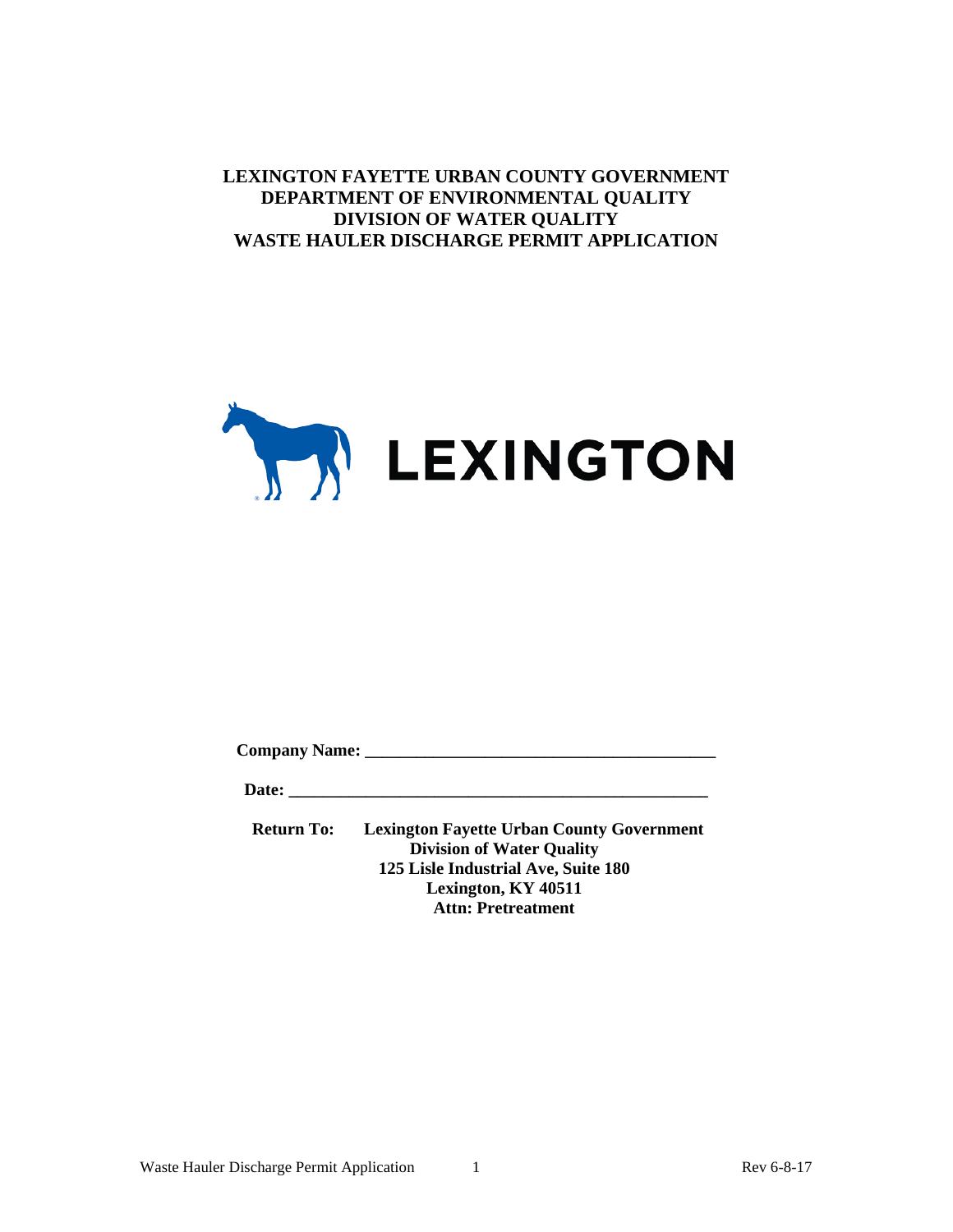# **SECTION A – GENERAL INFORMATION**

| a. Designated company contact:                                                                                                                                                                                                                                                                         |                 |
|--------------------------------------------------------------------------------------------------------------------------------------------------------------------------------------------------------------------------------------------------------------------------------------------------------|-----------------|
|                                                                                                                                                                                                                                                                                                        |                 |
| Title:                                                                                                                                                                                                                                                                                                 |                 |
|                                                                                                                                                                                                                                                                                                        |                 |
|                                                                                                                                                                                                                                                                                                        |                 |
| Phone #: $\frac{1}{2}$ = $\frac{1}{2}$ = $\frac{1}{2}$ = $\frac{1}{2}$ = $\frac{1}{2}$ = $\frac{1}{2}$ = $\frac{1}{2}$ = $\frac{1}{2}$ = $\frac{1}{2}$ = $\frac{1}{2}$ = $\frac{1}{2}$ = $\frac{1}{2}$ = $\frac{1}{2}$ = $\frac{1}{2}$ = $\frac{1}{2}$ = $\frac{1}{2}$ = $\frac{1}{2}$ = $\frac{1}{2}$ |                 |
|                                                                                                                                                                                                                                                                                                        |                 |
| b. Is the company contact identified in 1.a., the owner of the facility? Yes $\Box$ No $\Box$                                                                                                                                                                                                          |                 |
| If no, provide the name and address of the operator and submit a copy of the contract and/or other<br>documents indicating the operator's scope of responsibility for the facility.                                                                                                                    |                 |
| ,我们也不会有什么。""我们的人,我们也不会有什么?""我们的人,我们也不会有什么?""我们的人,我们也不会有什么?""我们的人,我们也不会有什么?""我们的人<br>2. Facility Address:                                                                                                                                                                                               |                 |
| City: <u>City:</u> City: State: State: Zip:                                                                                                                                                                                                                                                            |                 |
| 3. Designated signatory authority of the facility:<br>[Attach similar information for each authorized representative.]                                                                                                                                                                                 |                 |
| Name: $\frac{1}{\sqrt{1-\frac{1}{2}}}\left\{ \frac{1}{2}, \frac{1}{2}, \frac{1}{2}, \frac{1}{2}\right\}$                                                                                                                                                                                               |                 |
| Title:                                                                                                                                                                                                                                                                                                 |                 |
| Address:                                                                                                                                                                                                                                                                                               |                 |
|                                                                                                                                                                                                                                                                                                        | $State:$ $Zip:$ |
| Phone #: $\frac{1}{2}$ = $\frac{1}{2}$ = $\frac{1}{2}$ = $\frac{1}{2}$ = $\frac{1}{2}$ = $\frac{1}{2}$ = $\frac{1}{2}$ = $\frac{1}{2}$ = $\frac{1}{2}$ = $\frac{1}{2}$ = $\frac{1}{2}$ = $\frac{1}{2}$ = $\frac{1}{2}$ = $\frac{1}{2}$ = $\frac{1}{2}$ = $\frac{1}{2}$ = $\frac{1}{2}$ = $\frac{1}{2}$ |                 |
|                                                                                                                                                                                                                                                                                                        |                 |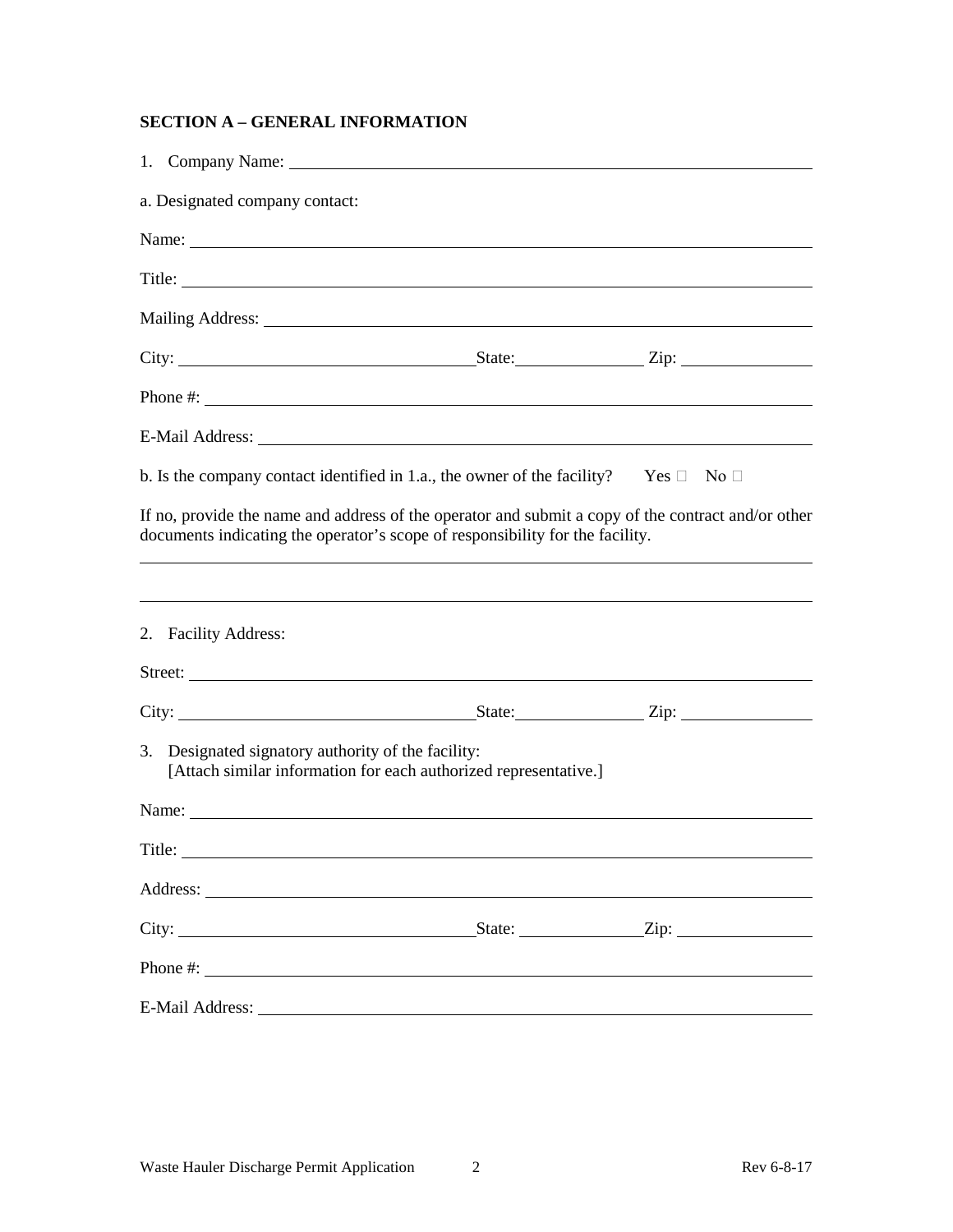# **SECTION B – BUSINESS ACTIVITIES**

|                                                                                                                                                                                                                                                                                                                | and the control of the control of the control of the control of the control of the control of the control of the |             |         |
|----------------------------------------------------------------------------------------------------------------------------------------------------------------------------------------------------------------------------------------------------------------------------------------------------------------|------------------------------------------------------------------------------------------------------------------|-------------|---------|
|                                                                                                                                                                                                                                                                                                                |                                                                                                                  |             |         |
|                                                                                                                                                                                                                                                                                                                |                                                                                                                  |             |         |
|                                                                                                                                                                                                                                                                                                                |                                                                                                                  |             |         |
|                                                                                                                                                                                                                                                                                                                |                                                                                                                  |             |         |
| Indicate applicable Standard Industrial Classification (SIC) for all business activities (if more<br>than one applies, list in descending order of importance.):                                                                                                                                               |                                                                                                                  |             |         |
|                                                                                                                                                                                                                                                                                                                |                                                                                                                  |             |         |
|                                                                                                                                                                                                                                                                                                                |                                                                                                                  |             |         |
|                                                                                                                                                                                                                                                                                                                |                                                                                                                  |             |         |
|                                                                                                                                                                                                                                                                                                                |                                                                                                                  |             |         |
|                                                                                                                                                                                                                                                                                                                |                                                                                                                  |             |         |
|                                                                                                                                                                                                                                                                                                                | List all permits held which pertain to hauled and discharge wastes, including hazardous                          |             |         |
|                                                                                                                                                                                                                                                                                                                |                                                                                                                  |             |         |
|                                                                                                                                                                                                                                                                                                                |                                                                                                                  |             |         |
|                                                                                                                                                                                                                                                                                                                |                                                                                                                  |             |         |
|                                                                                                                                                                                                                                                                                                                |                                                                                                                  |             |         |
|                                                                                                                                                                                                                                                                                                                |                                                                                                                  |             |         |
|                                                                                                                                                                                                                                                                                                                |                                                                                                                  |             |         |
|                                                                                                                                                                                                                                                                                                                |                                                                                                                  |             |         |
|                                                                                                                                                                                                                                                                                                                |                                                                                                                  |             |         |
|                                                                                                                                                                                                                                                                                                                |                                                                                                                  |             |         |
|                                                                                                                                                                                                                                                                                                                |                                                                                                                  |             |         |
|                                                                                                                                                                                                                                                                                                                |                                                                                                                  |             |         |
| Vehicle # (if applicable)                                                                                                                                                                                                                                                                                      | License #                                                                                                        | Tank volume |         |
|                                                                                                                                                                                                                                                                                                                |                                                                                                                  |             | gallons |
|                                                                                                                                                                                                                                                                                                                |                                                                                                                  |             | gallons |
|                                                                                                                                                                                                                                                                                                                |                                                                                                                  |             | gallons |
|                                                                                                                                                                                                                                                                                                                |                                                                                                                  |             | gallons |
| material permits, federal, state or local discharge permits, and tanker certification permits.<br>Attach additional sheets if necessary<br>4. List all tank trucks and or other equipment used to haul and discharge wastewater into<br>LFUCG facilities. Include license # and size of tank for each vehicle. |                                                                                                                  |             | gallons |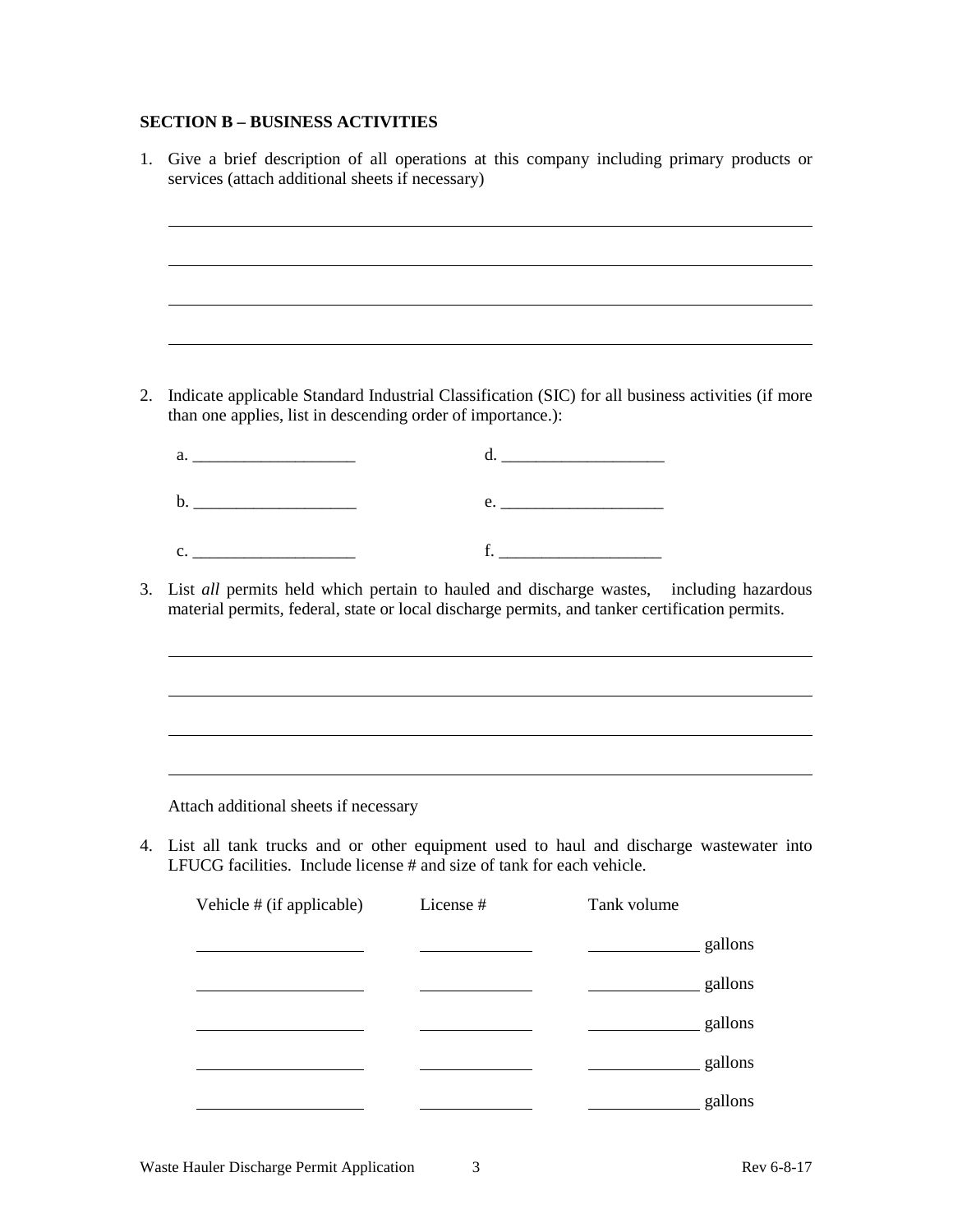#### **SECTION C – DOMESTIC WASTEWATER DISCHARGE INFORMATION**

1. Does (or will) this company discharge any wastewater other than from domestic sources (see definition below) to the LFUCG wastewater treatment plant?

 $\Box$  Yes  $\Box$  No

If Yes, please fill out Section D.

2. Provide the following information on wastewater origination and type of waste(s) for each customer you service.

NOTE: Domestic Wastewater – Wastewater that is generated by human activities and is associated with the use of water for drinking, cooking, cleaning, washing, hygiene, sanitation or other domestic purposes. For purposes of this permit, domestic wastewater shall include: Septic Tank waste, portable toilet waste, grease interceptor and grease trap wastes.

\*\*Attach additional sheets if necessary\*\*

Facility **Constanting Constanting Constanting Constanting Constanting Constanting Constanting Constanting Constanting Constanting Constanting Constanting Constanting Constanting Constanting Constanting Constanting Constant**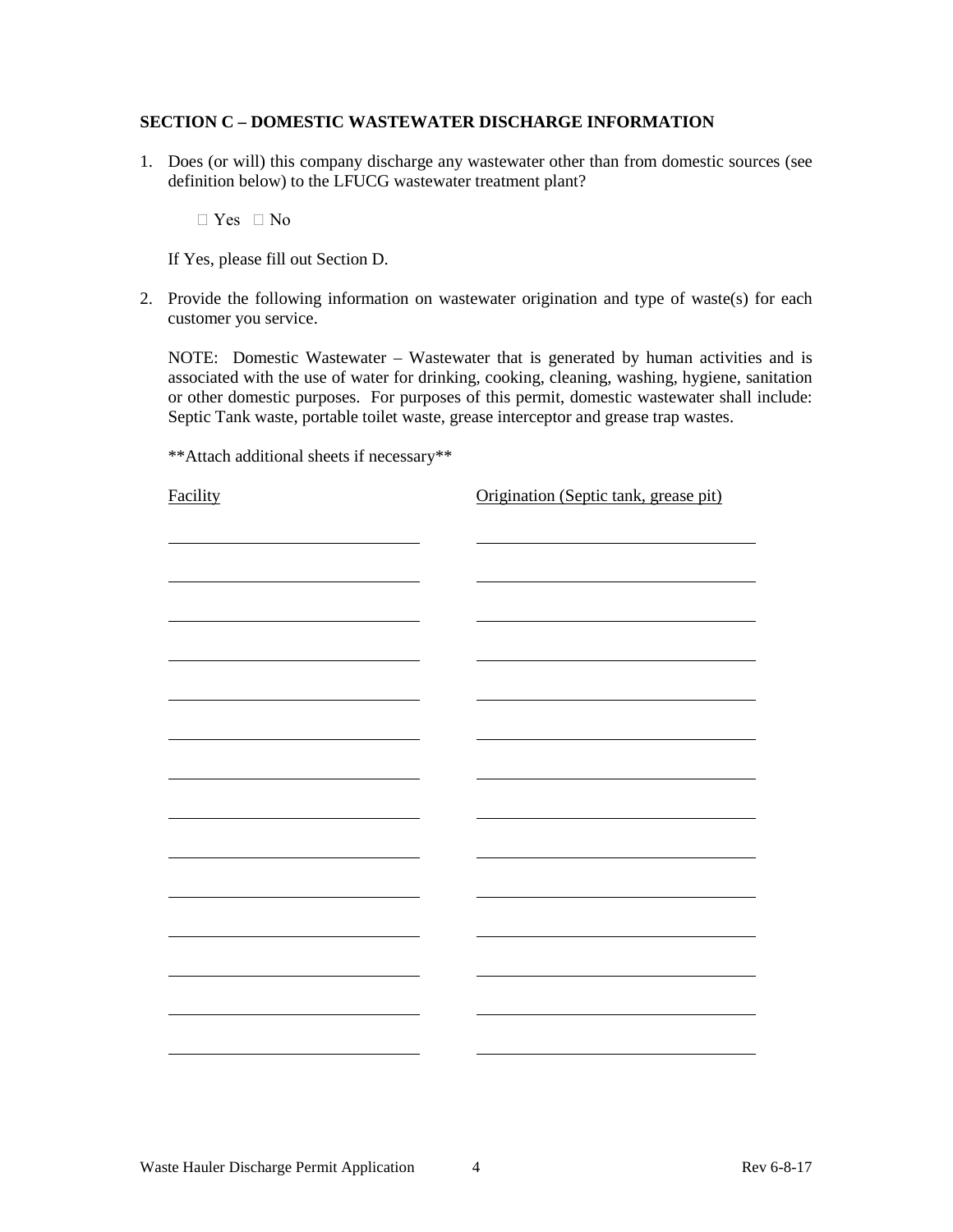## **SECTION D – NON-DOMESTIC WASTEWATER DISCHARGE INFORMATION**

1. Provide the following information on wastewater origination and type of waste(s) for each customer you service.

NOTE Non-Domestic Wastewater - Wastewater that is generated by or used in commercial or industrial operations. Including but not limited to: commercial vehicle washing, automotive repair and maintenance, laundry operations, industrial cleaning operations.

\*\*Attach additional sheets if necessary\*\*

Facility **Facility Origination** (grit separator, oil/water separator)

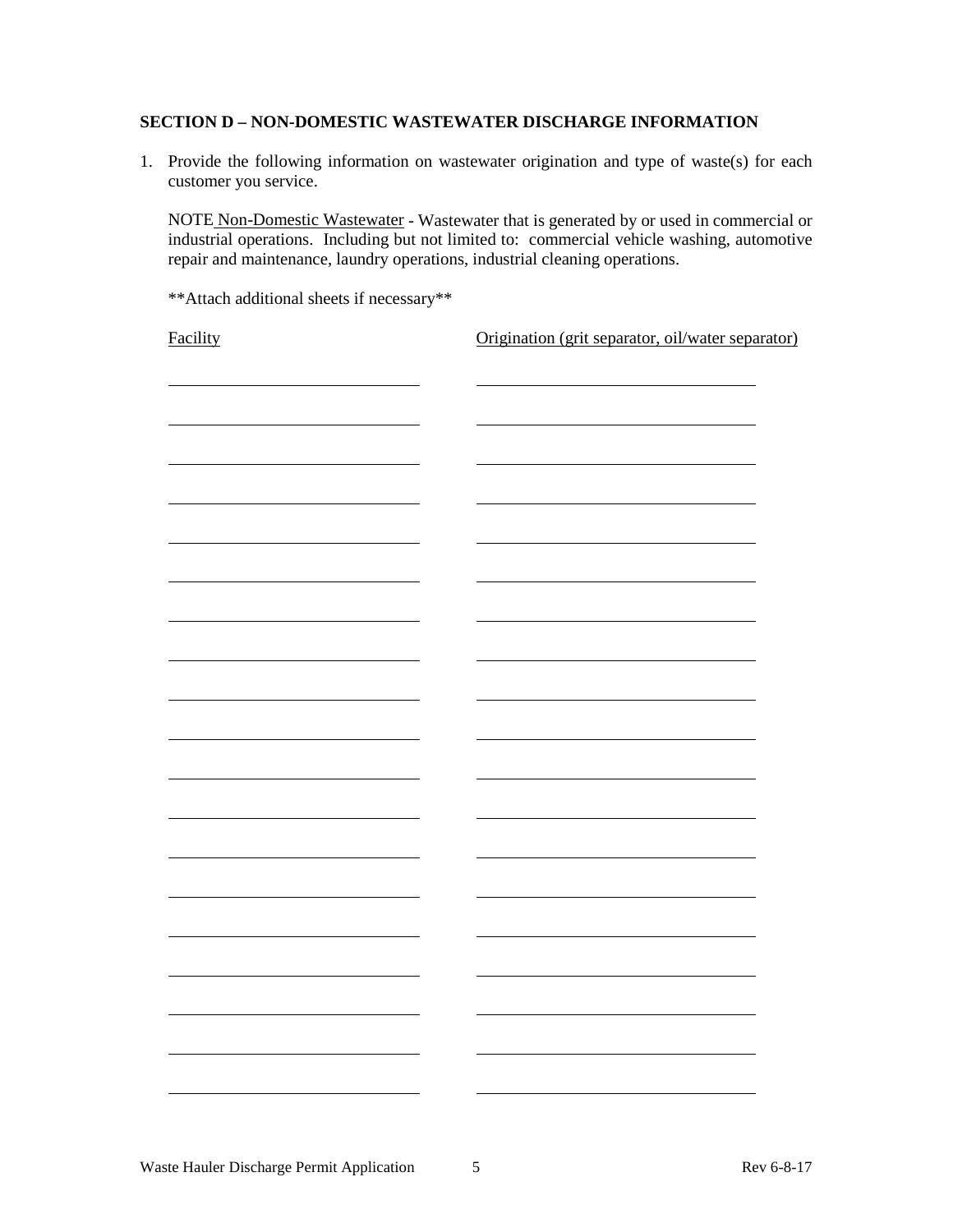If your company hauls wastewater from any facility which employs or will be employing processes in any of the industrial categories or business activities listed below place a check beside the category of business activity (check all that apply)

## *Industrial Categories*

- Aluminum Forming
- Asbestos Manufacturing
- **Battery Manufacturing**
- $\Box$  Can Making
- Carbon Black
- Coal Mining
- $\Box$  Coil Coating
- $\Box$  Copper Forming<br>
Electric and Electric
- Electric and Electronic Components Manufacturing
- Electroplating
- Feedlots
- **Example 3** Fertilizer Manufacturing
- $\Box$  Foundries (Metal Molding and Casting)
- Glass Manufacturing
- $\Box$  Grain Mills
- Inorganic Chemicals
- $\Box$  Iron and Steel
- $\Box$  Leather Tanning and Finishing<br> $\Box$  Metal Finishing
- Metal Finishing
- Nonferrous Metal Forming
- Nonferrous Metal Manufacturing
- Organic Chemicals Manufacturing
- Paint and Ink Formulating
- Paving and Roofing Manufacturing
- **Pesticides Manufacturing**
- Petroleum Refining
- Pharmaceutical
- □ Plastic and Synthetic Materials Manufacturing<br>□ Plastics Processing Manufacturing
- Plastics Processing Manufacturing
- Porcelain Enamel
- □ Pulp, Paper, and Fiberboard Manufacturing
- Rubber
- □ Soap and Detergent Manufacturing
- Steam Electric
- Sugar Processing
- $\Box$  Textile Mills
- $\square$  Timber Products

A facility with processes inclusive in these business areas may be covered by Environmental Protection Agency's (EPA) categorical pretreatment standards. These facilities are termed "categorical users". **NOTE: Wastes hauled from categorical industries remains subject to Federal Categorical standards.**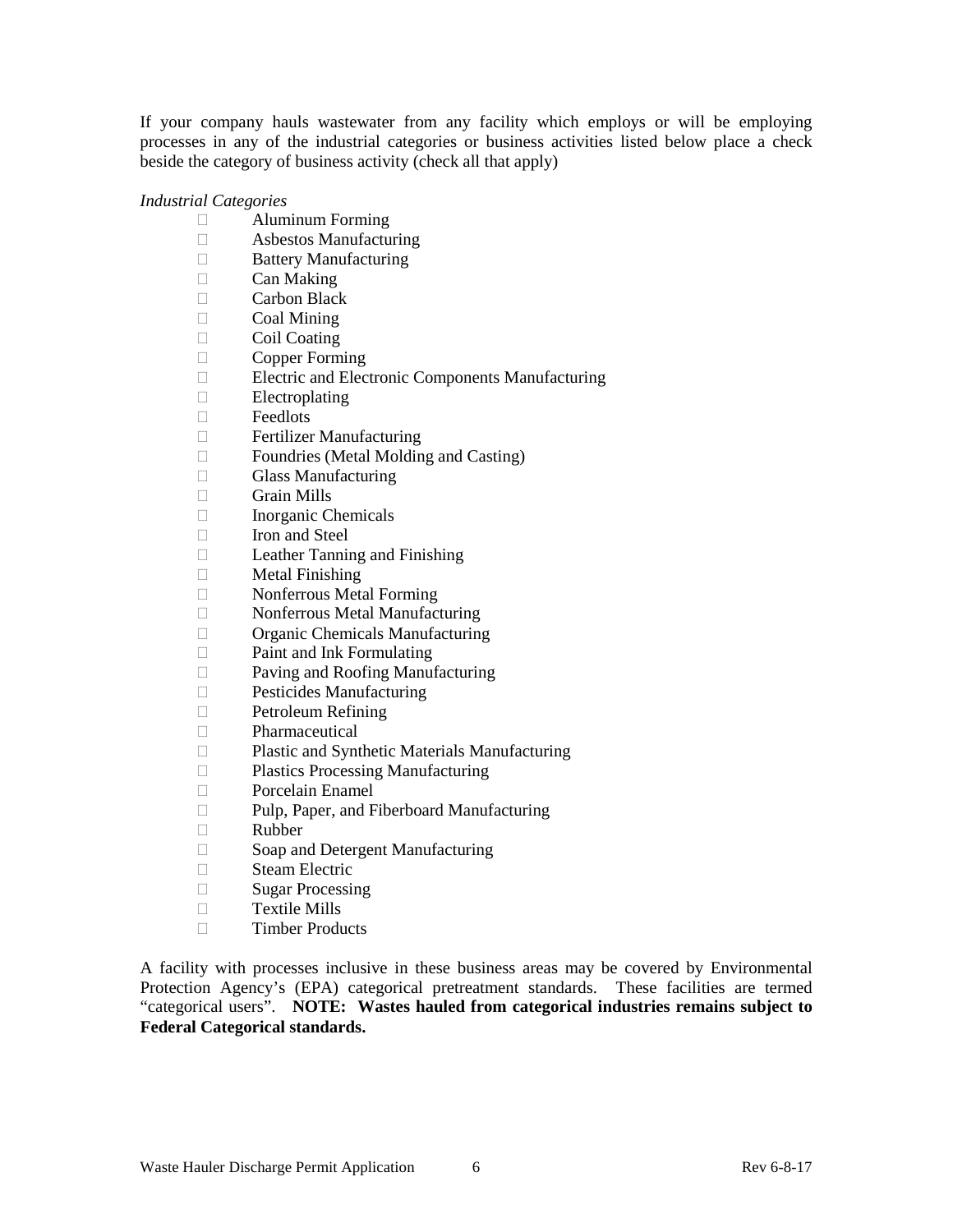All current industrial users are required to submit monitoring data on all pollutants that are regulated specific to each process. Use the tables provided in this section to report the analytical results. For all other (nonregulated pollutants, indicate whether the pollutant is known to be present (P), suspected to be present (S), or known not to be present (O), by placing the appropriate letter in the column for average reported values. Indicate on either the top of each table or on a separate sheet, if necessary, the sample location and type of analysis used.

New dischargers should use the table to indicate what pollutants will be present or are suspected to be present in proposed wastestreams by placing a P (expected to be present), S (may be present), or O (will not be present) under the average reported values.

Before any non-domestic waste may be disposed of; pre-approval from the Division of Water Quality – Compliance & Monitoring must be received. This approval letter and appropriate manifest shall be presented to LFUCG staff before waste is accepted.

| <b>Pollutant</b>             | <b>Detection Level</b> | <b>Maximum Daily</b><br><b>Value</b> |             |       | <b>Average of Analyses</b> | <b>Number</b><br>of | <b>Units</b> |             |
|------------------------------|------------------------|--------------------------------------|-------------|-------|----------------------------|---------------------|--------------|-------------|
|                              | <b>Used</b>            | Conc.                                | <b>Mass</b> | Conc. | <b>Mass</b>                | <b>Analyses</b>     | Conc.        | <b>Mass</b> |
| Acenaphthene                 |                        |                                      |             |       |                            |                     |              |             |
| Acrolein                     |                        |                                      |             |       |                            |                     |              |             |
| Acrylonitrile                |                        |                                      |             |       |                            |                     |              |             |
| Benzene                      |                        |                                      |             |       |                            |                     |              |             |
| Benzidine                    |                        |                                      |             |       |                            |                     |              |             |
| Carbon Tetrachloride         |                        |                                      |             |       |                            |                     |              |             |
| Chlorobenzene                |                        |                                      |             |       |                            |                     |              |             |
| 1,2,4-Trichlorobenzene       |                        |                                      |             |       |                            |                     |              |             |
| Hexachlorobenzene            |                        |                                      |             |       |                            |                     |              |             |
| 1,2-Dichloroethane           |                        |                                      |             |       |                            |                     |              |             |
| 1,1,1-Trichloroethane        |                        |                                      |             |       |                            |                     |              |             |
| Hexachloroethane             |                        |                                      |             |       |                            |                     |              |             |
| 1,1-Dichloroethane           |                        |                                      |             |       |                            |                     |              |             |
| 1,1,2-Trichloroethane        |                        |                                      |             |       |                            |                     |              |             |
| 1,1,2,2-Tetrachloroethane    |                        |                                      |             |       |                            |                     |              |             |
| Chloroethane                 |                        |                                      |             |       |                            |                     |              |             |
| Bis (2-chloroethyl) ether    |                        |                                      |             |       |                            |                     |              |             |
| 17 Bis (chloro methyl) ether |                        |                                      |             |       |                            |                     |              |             |
| 2-chloroethyl vinyl ether    |                        |                                      |             |       |                            |                     |              |             |
| 2-Chloronaphthalene          |                        |                                      |             |       |                            |                     |              |             |
| 2,4,6 Trichlorophenol        |                        |                                      |             |       |                            |                     |              |             |
| Parachlorometa cresol        |                        |                                      |             |       |                            |                     |              |             |
| Chloroform                   |                        |                                      |             |       |                            |                     |              |             |
| 2-chlorophenol               |                        |                                      |             |       |                            |                     |              |             |
| 1,2-Dichlorobenzene          |                        |                                      |             |       |                            |                     |              |             |
| 1,3-Dichlorobenzene          |                        |                                      |             |       |                            |                     |              |             |
| 1,4-Dichlorobenzene          |                        |                                      |             |       |                            |                     |              |             |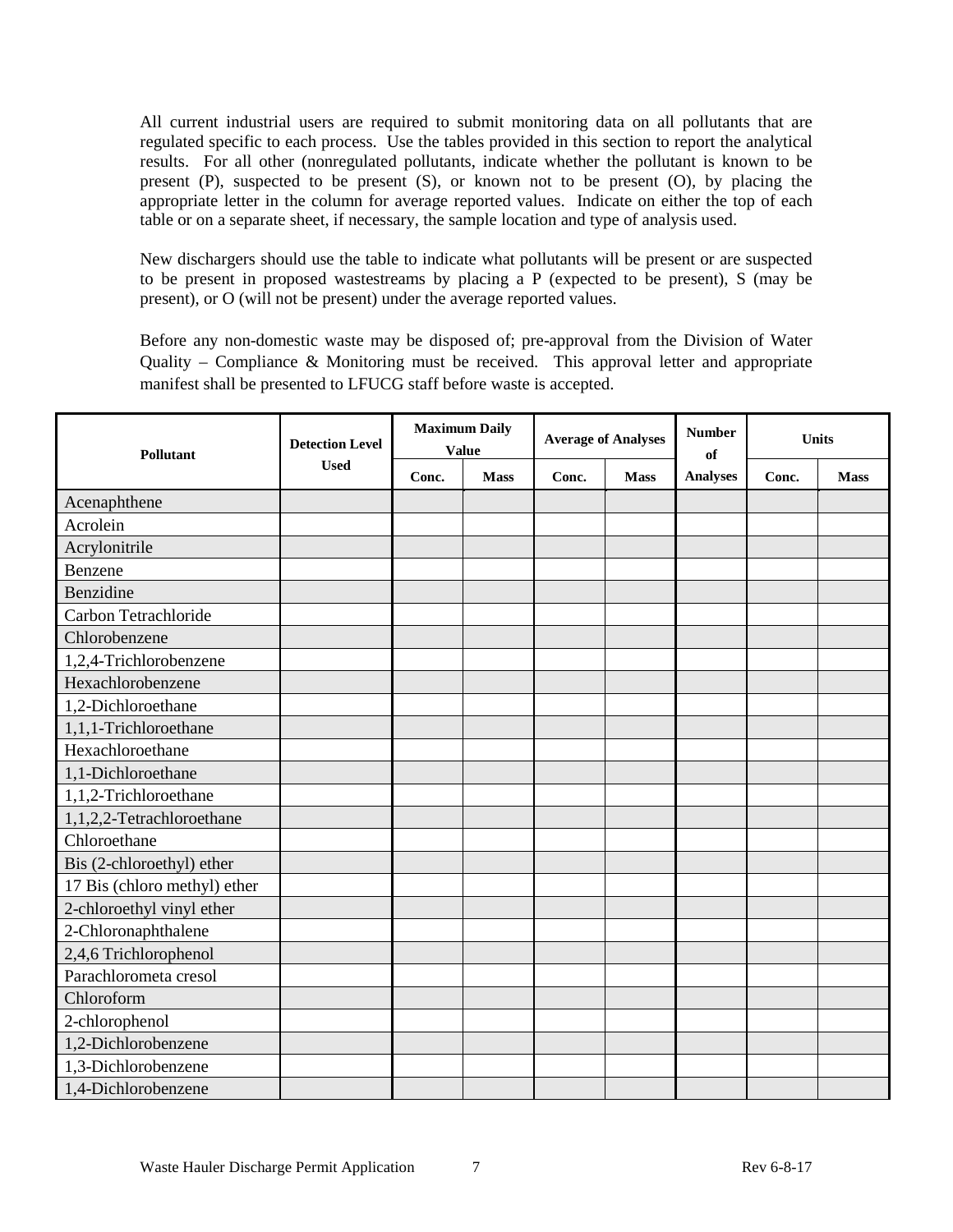| Pollutant                    | <b>Detection Level</b> | <b>Maximum Daily</b><br><b>Value</b> |             | <b>Average of Analyses</b> |             | <b>Number</b><br>of | <b>Units</b> |             |
|------------------------------|------------------------|--------------------------------------|-------------|----------------------------|-------------|---------------------|--------------|-------------|
|                              | <b>Used</b>            | Conc.                                | <b>Mass</b> | Conc.                      | <b>Mass</b> | <b>Analyses</b>     | Conc.        | <b>Mass</b> |
| 3,3-Dichlorobenzidine        |                        |                                      |             |                            |             |                     |              |             |
| 1,1-Dichloroethylene         |                        |                                      |             |                            |             |                     |              |             |
| 1,2-Trans-dichloroethylene   |                        |                                      |             |                            |             |                     |              |             |
| 2,4-Dichloropheno            |                        |                                      |             |                            |             |                     |              |             |
| 1,2-Dichloropropane          |                        |                                      |             |                            |             |                     |              |             |
| 1,2-Dichloropropylene        |                        |                                      |             |                            |             |                     |              |             |
| 2,4-Dimethylphenol           |                        |                                      |             |                            |             |                     |              |             |
| 2,4-Dinitrotoluene           |                        |                                      |             |                            |             |                     |              |             |
| 2,6-Dinitrotoluene           |                        |                                      |             |                            |             |                     |              |             |
| 1,2-Diphenylhydrazine        |                        |                                      |             |                            |             |                     |              |             |
| Ethylbenzene                 |                        |                                      |             |                            |             |                     |              |             |
| Fluoranthene                 |                        |                                      |             |                            |             |                     |              |             |
| 4-Chlorophenyl phenyl ether  |                        |                                      |             |                            |             |                     |              |             |
| 4-Bromophenyl phenyl ether   |                        |                                      |             |                            |             |                     |              |             |
| Bis (2-chlorisopropyl) ether |                        |                                      |             |                            |             |                     |              |             |
| Bis (2-chloroethoxy) methane |                        |                                      |             |                            |             |                     |              |             |
| Methylene chloride           |                        |                                      |             |                            |             |                     |              |             |
| Methyl chloride              |                        |                                      |             |                            |             |                     |              |             |
| Methyl bromide               |                        |                                      |             |                            |             |                     |              |             |
| <b>Bromoform</b>             |                        |                                      |             |                            |             |                     |              |             |
| Dichlorobromomethane         |                        |                                      |             |                            |             |                     |              |             |
| Chlorodibromomethane         |                        |                                      |             |                            |             |                     |              |             |
| Hexachlorobutadiene          |                        |                                      |             |                            |             |                     |              |             |
| Hexachlorocyclopentadiene    |                        |                                      |             |                            |             |                     |              |             |
| Isophorone                   |                        |                                      |             |                            |             |                     |              |             |
| Naphthalene                  |                        |                                      |             |                            |             |                     |              |             |
| Nitrobenzene                 |                        |                                      |             |                            |             |                     |              |             |
| Nitrophenol                  |                        |                                      |             |                            |             |                     |              |             |
| 2-Nitrophenol                |                        |                                      |             |                            |             |                     |              |             |
| 4-Nitrophenol                |                        |                                      |             |                            |             |                     |              |             |
| 2,4-Dinitrophenol            |                        |                                      |             |                            |             |                     |              |             |
| 4,6-Dinitro-o-cresol         |                        |                                      |             |                            |             |                     |              |             |
| N-nitrosodimethylamine       |                        |                                      |             |                            |             |                     |              |             |
| N-nitrosodi-n-propylamine    |                        |                                      |             |                            |             |                     |              |             |
| Pentachlorophenol            |                        |                                      |             |                            |             |                     |              |             |
| Phenol                       |                        |                                      |             |                            |             |                     |              |             |
| Bis (2-ethylhexyl) phthalate |                        |                                      |             |                            |             |                     |              |             |
| Butyl benzyl phthalate       |                        |                                      |             |                            |             |                     |              |             |
| Di-n-butyl phthalate         |                        |                                      |             |                            |             |                     |              |             |
| Di-n-octyl phthalate         |                        |                                      |             |                            |             |                     |              |             |
| Diethyl phthalate            |                        |                                      |             |                            |             |                     |              |             |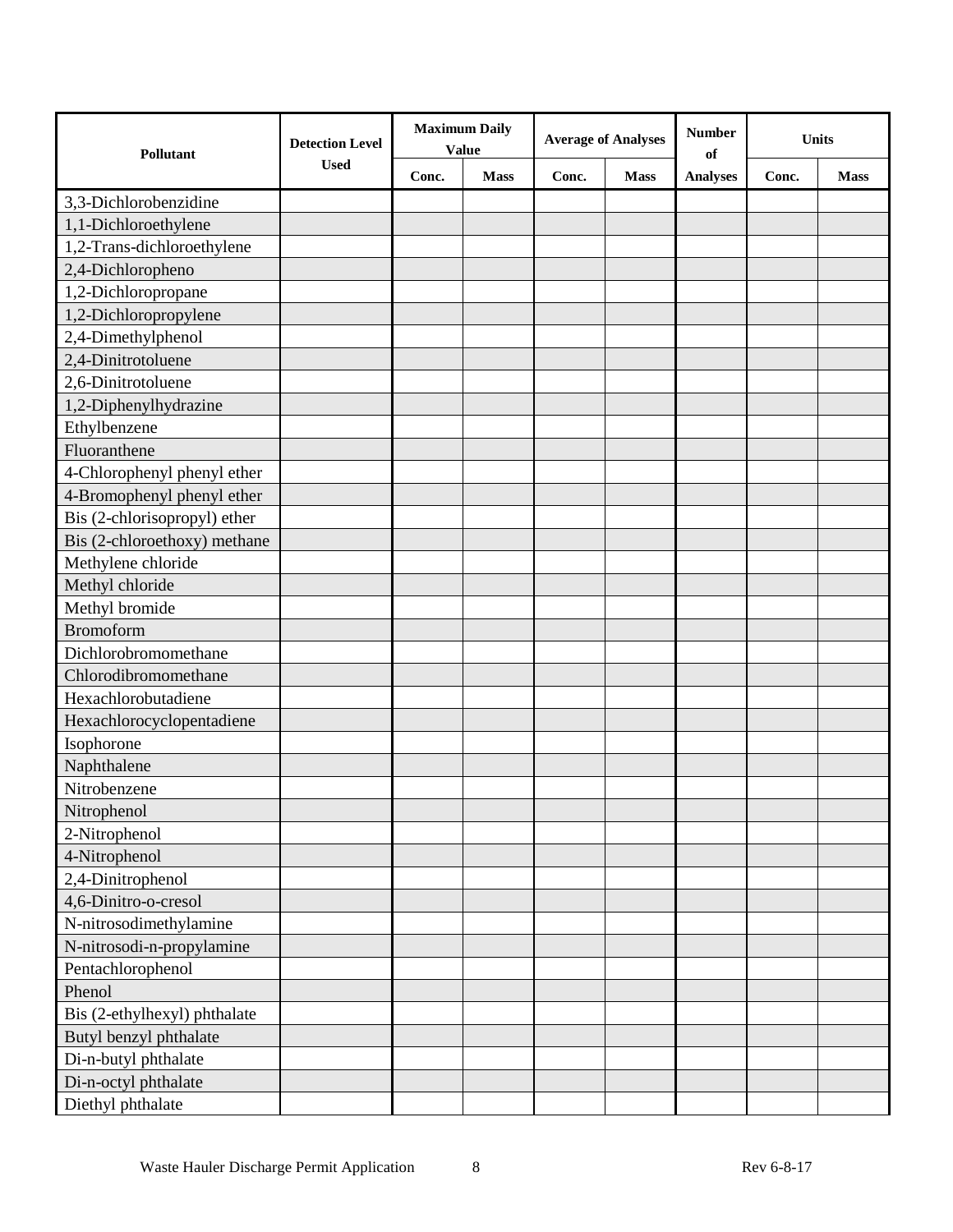| <b>Detection Level</b><br>Pollutant |             | <b>Maximum Daily</b><br><b>Value</b> |             | <b>Average of Analyses</b> |             | <b>Number</b><br>of |       | <b>Units</b> |  |
|-------------------------------------|-------------|--------------------------------------|-------------|----------------------------|-------------|---------------------|-------|--------------|--|
|                                     | <b>Used</b> | Conc.                                | <b>Mass</b> | Conc.                      | <b>Mass</b> | <b>Analyses</b>     | Conc. | <b>Mass</b>  |  |
| Dimethyl phthalate                  |             |                                      |             |                            |             |                     |       |              |  |
| Benze (a) anthracene                |             |                                      |             |                            |             |                     |       |              |  |
| Benzo (a) pyrene                    |             |                                      |             |                            |             |                     |       |              |  |
| 3,4-benzofluoranthene               |             |                                      |             |                            |             |                     |       |              |  |
| Benzo (k) fluoranthane              |             |                                      |             |                            |             |                     |       |              |  |
| Chrysene                            |             |                                      |             |                            |             |                     |       |              |  |
| Acenaphthylene                      |             |                                      |             |                            |             |                     |       |              |  |
| Anthracene                          |             |                                      |             |                            |             |                     |       |              |  |
| Benzo (ghi) perylene                |             |                                      |             |                            |             |                     |       |              |  |
| Fluorene                            |             |                                      |             |                            |             |                     |       |              |  |
| Phenantthrene                       |             |                                      |             |                            |             |                     |       |              |  |
| Dibenzo (a,h) anthracene            |             |                                      |             |                            |             |                     |       |              |  |
| Indeno $(1,2,3$ -cd) pyrene         |             |                                      |             |                            |             |                     |       |              |  |
| Pyrene                              |             |                                      |             |                            |             |                     |       |              |  |
| Tetrachloroethylene                 |             |                                      |             |                            |             |                     |       |              |  |
| Toluene                             |             |                                      |             |                            |             |                     |       |              |  |
| Trichloroethylene                   |             |                                      |             |                            |             |                     |       |              |  |
| Vinyl chloride                      |             |                                      |             |                            |             |                     |       |              |  |
| Aldrin                              |             |                                      |             |                            |             |                     |       |              |  |
| Dieldrin                            |             |                                      |             |                            |             |                     |       |              |  |
| Chlordane                           |             |                                      |             |                            |             |                     |       |              |  |
| $4,4'$ -DDT                         |             |                                      |             |                            |             |                     |       |              |  |
| $4,4'$ -DDE                         |             |                                      |             |                            |             |                     |       |              |  |
| $4,4'$ -DDD                         |             |                                      |             |                            |             |                     |       |              |  |
| Alpha-endosulfan                    |             |                                      |             |                            |             |                     |       |              |  |
| Beta-endosulfan                     |             |                                      |             |                            |             |                     |       |              |  |
| Endosulfan sulfate                  |             |                                      |             |                            |             |                     |       |              |  |
| Endrin                              |             |                                      |             |                            |             |                     |       |              |  |
| Endrin aldehyde                     |             |                                      |             |                            |             |                     |       |              |  |
| Heptachlor                          |             |                                      |             |                            |             |                     |       |              |  |
| Heptachlor epoxide                  |             |                                      |             |                            |             |                     |       |              |  |
| Alpha-BHC                           |             |                                      |             |                            |             |                     |       |              |  |
| Beta-BHC                            |             |                                      |             |                            |             |                     |       |              |  |
| Gamma-BHC                           |             |                                      |             |                            |             |                     |       |              |  |
| Delta-BHC                           |             |                                      |             |                            |             |                     |       |              |  |
| PCB-1242                            |             |                                      |             |                            |             |                     |       |              |  |
| PCB-1254                            |             |                                      |             |                            |             |                     |       |              |  |
| PCB-1221                            |             |                                      |             |                            |             |                     |       |              |  |
| PCB-1232                            |             |                                      |             |                            |             |                     |       |              |  |
| <b>PCB-1248</b>                     |             |                                      |             |                            |             |                     |       |              |  |
| PCB-1260                            |             |                                      |             |                            |             |                     |       |              |  |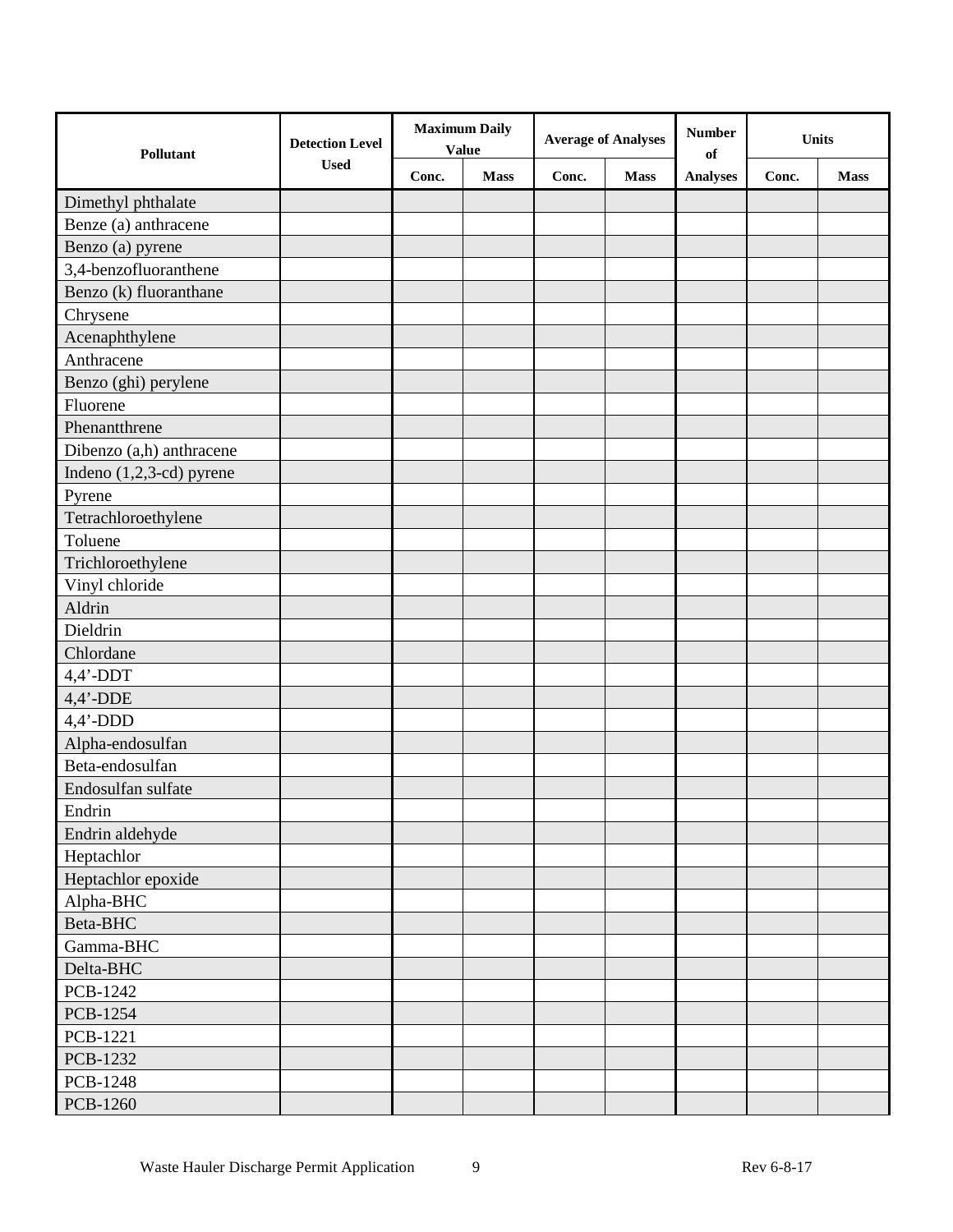| Pollutant             | <b>Detection Level</b> | <b>Maximum Daily</b><br><b>Value</b> |             | <b>Average of Analyses</b> |             | <b>Number</b><br><b>Units</b><br>of |       |             |
|-----------------------|------------------------|--------------------------------------|-------------|----------------------------|-------------|-------------------------------------|-------|-------------|
|                       | <b>Used</b>            | Conc.                                | <b>Mass</b> | Conc.                      | <b>Mass</b> | <b>Analyses</b>                     | Conc. | <b>Mass</b> |
| PCB-1016              |                        |                                      |             |                            |             |                                     |       |             |
| Toxaphene             |                        |                                      |             |                            |             |                                     |       |             |
| (TCDD)                |                        |                                      |             |                            |             |                                     |       |             |
|                       |                        |                                      |             |                            |             |                                     |       |             |
| Asbestos              |                        |                                      |             |                            |             |                                     |       |             |
| Acidity               |                        |                                      |             |                            |             |                                     |       |             |
| Alkalinity            |                        |                                      |             |                            |             |                                     |       |             |
| Bacteria              |                        |                                      |             |                            |             |                                     |       |             |
| BOD <sub>5</sub>      |                        |                                      |             |                            |             |                                     |       |             |
| <b>COD</b>            |                        |                                      |             |                            |             |                                     |       |             |
| Chloride              |                        |                                      |             |                            |             |                                     |       |             |
| Chlorine              |                        |                                      |             |                            |             |                                     |       |             |
| Fluoride              |                        |                                      |             |                            |             |                                     |       |             |
| Hardness              |                        |                                      |             |                            |             |                                     |       |             |
| Magnesium             |                        |                                      |             |                            |             |                                     |       |             |
| $NH3-N$               |                        |                                      |             |                            |             |                                     |       |             |
| Oil & Grease          |                        |                                      |             |                            |             |                                     |       |             |
| <b>TSS</b>            |                        |                                      |             |                            |             |                                     |       |             |
| <b>TOC</b>            |                        |                                      |             |                            |             |                                     |       |             |
| Kjeldahl N            |                        |                                      |             |                            |             |                                     |       |             |
| Nitrate N             |                        |                                      |             |                            |             |                                     |       |             |
| Nitrite N             |                        |                                      |             |                            |             |                                     |       |             |
| Organic N             |                        |                                      |             |                            |             |                                     |       |             |
| Orthophosphate P      |                        |                                      |             |                            |             |                                     |       |             |
| Phosphorus            |                        |                                      |             |                            |             |                                     |       |             |
| Sodium                |                        |                                      |             |                            |             |                                     |       |             |
| Specific Conductivity |                        |                                      |             |                            |             |                                     |       |             |
| Sulfate (SO4)         |                        |                                      |             |                            |             |                                     |       |             |
| Sulfide (S)           |                        |                                      |             |                            |             |                                     |       |             |
| Sulfite (SO3)         |                        |                                      |             |                            |             |                                     |       |             |
|                       |                        |                                      |             |                            |             |                                     |       |             |
| Antimony              |                        |                                      |             |                            |             |                                     |       |             |
| Arsenic               |                        |                                      |             |                            |             |                                     |       |             |
| Barium                |                        |                                      |             |                            |             |                                     |       |             |
| Beryllium             |                        |                                      |             |                            |             |                                     |       |             |
| Cadmium               |                        |                                      |             |                            |             |                                     |       |             |
| Chromium              |                        |                                      |             |                            |             |                                     |       |             |
| Copper                |                        |                                      |             |                            |             |                                     |       |             |
| Cyanide               |                        |                                      |             |                            |             |                                     |       |             |
| Lead                  |                        |                                      |             |                            |             |                                     |       |             |
| Mercury               |                        |                                      |             |                            |             |                                     |       |             |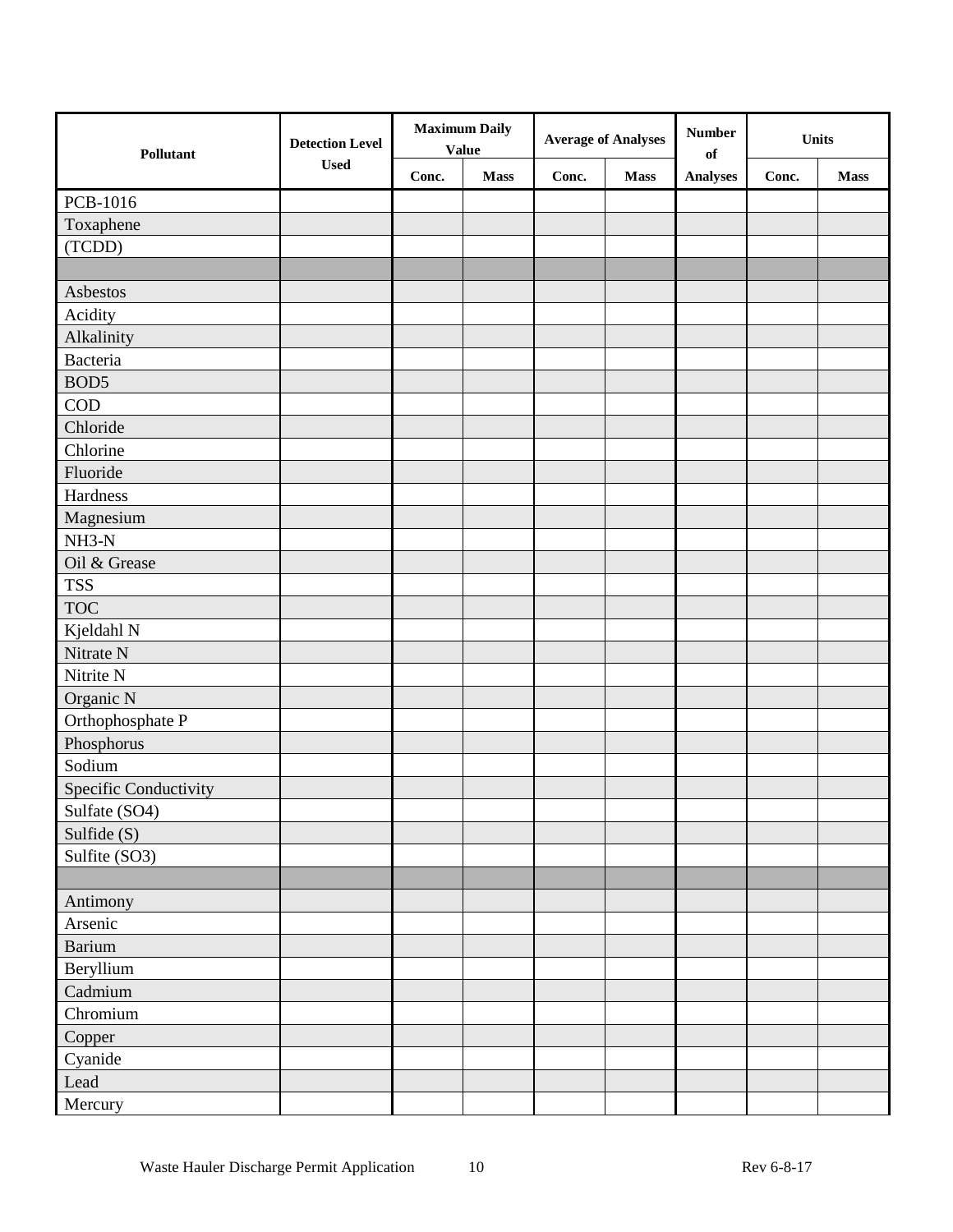| <b>Detection Level</b><br><b>Pollutant</b> |             | <b>Maximum Daily</b><br><b>Value</b> |             | <b>Average of Analyses</b> |             | <b>Number</b><br>of | <b>Units</b> |             |
|--------------------------------------------|-------------|--------------------------------------|-------------|----------------------------|-------------|---------------------|--------------|-------------|
|                                            | <b>Used</b> | Conc.                                | <b>Mass</b> | Conc.                      | <b>Mass</b> | <b>Analyses</b>     | Conc.        | <b>Mass</b> |
| Nickel                                     |             |                                      |             |                            |             |                     |              |             |
| Selenium                                   |             |                                      |             |                            |             |                     |              |             |
| Silver                                     |             |                                      |             |                            |             |                     |              |             |
| Thallium                                   |             |                                      |             |                            |             |                     |              |             |
| Zinc                                       |             |                                      |             |                            |             |                     |              |             |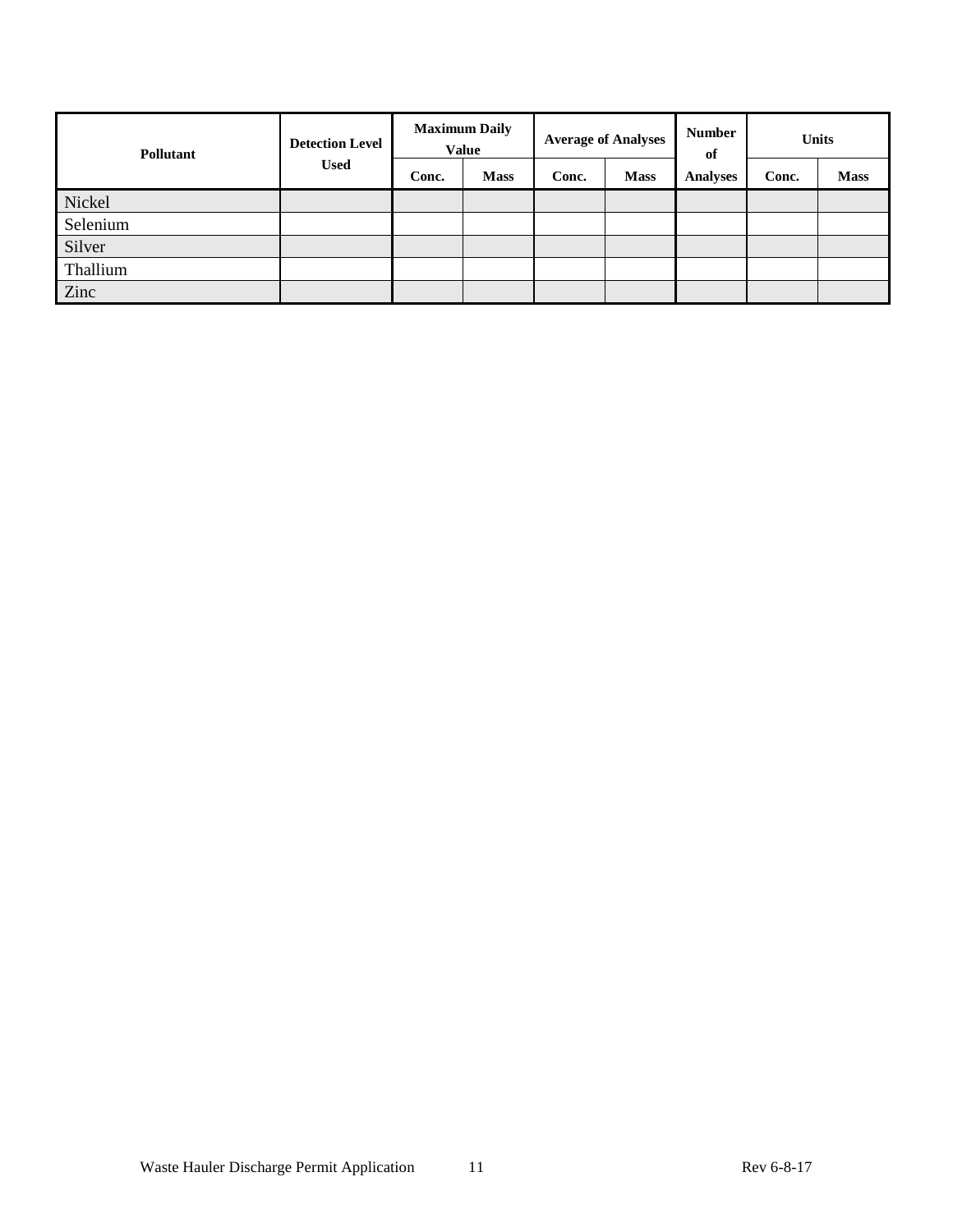## **SECTION E – AUTHORIZED SIGNATURES**

Compliance Certification:

- 1. Do you have a copy of Chapter 16 of the local ordinance?  $\Box$  Yes  $\Box$  No
- 2. Are all applicable Federal, State or Local pretreatment standards and requirements being met on a consistent basis?

 $\Box$  Yes  $\Box$  No  $\Box$  Not yet discharging

- 3. If No:
- a. What additional operations and maintenance procedures are being considered to bring the facility into compliance? Also, list additional treatment technology or practice being considered in order to bring the facility into compliance.
- b. Provide a schedule for bringing the facility into compliance. Specify major events planned along with reasonable completion dates. Note that if the control authority issues a permit to the applicant, it may establish a schedule for compliance different from the one submitted by the facility.

| Milestone Activity | <b>Completion Date</b> |
|--------------------|------------------------|
|                    |                        |
|                    |                        |
|                    |                        |
|                    |                        |
|                    |                        |

4. List any violations issued by any other Municipal Sewer Agency with which this company does or has done business.